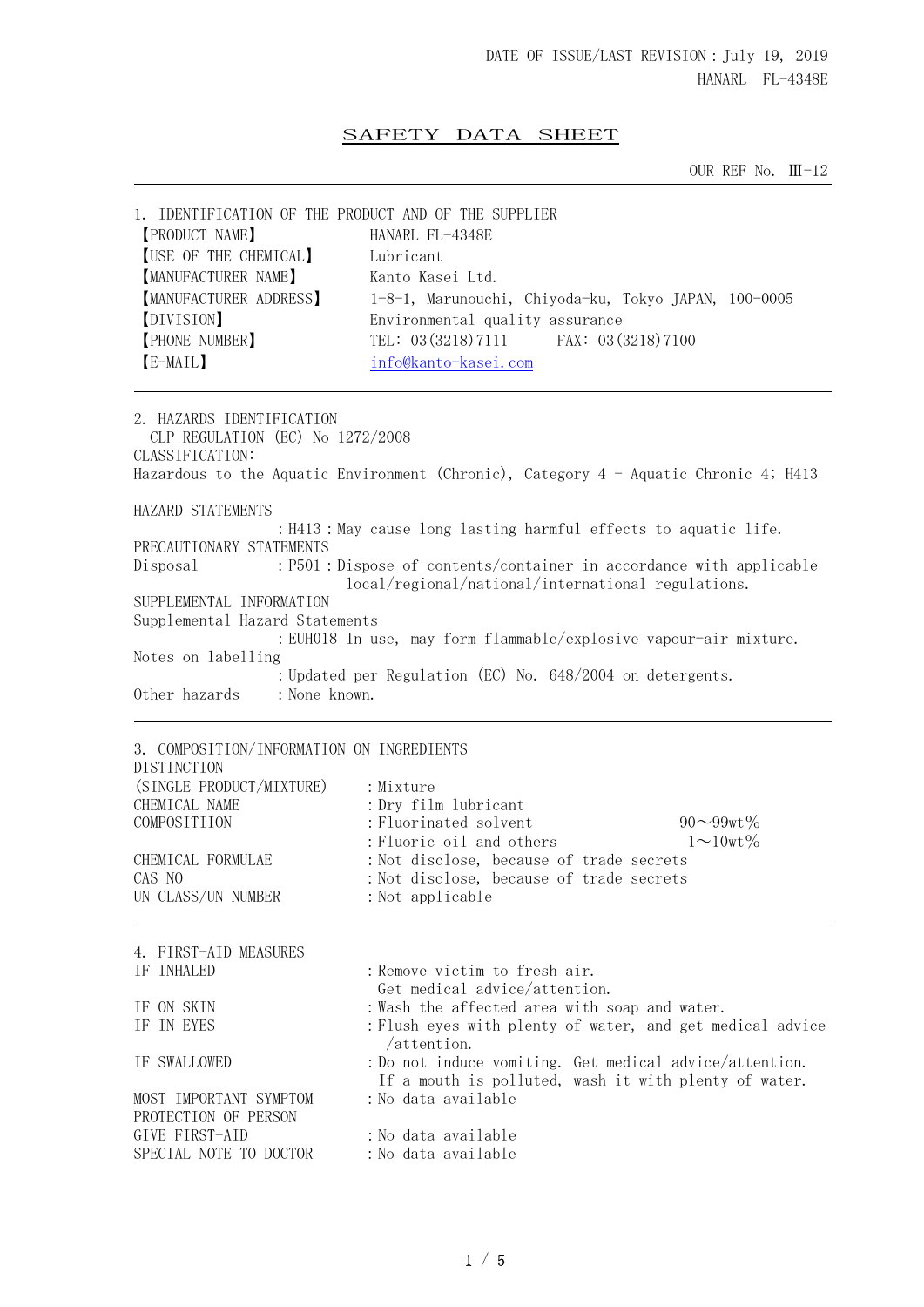| 5. FIRE-FIGHTING MESURES<br>EXTINGUISHING MEDIA<br>PECULIAR HAZARD STATEMENT<br>HAZARDOUS DECOMPOSITION<br>PROTECTION OF THE PERSON<br>EXTINGUISHIES FIRE | : Material will not burn. Use a fire fighting agent<br>suitable for the surrounding fire.<br>: Exposure to extreme heat can give rise to thermal<br>decomposition.<br>: Carbon monoxide, Carbon dioxide<br>: When firefighting conditions are severe and total<br>thermal decomposition of the product is possible,<br>wear full protective clothing, including helmet,<br>self-contained, positive pressure or pressure demand<br>breathing apparatus, bunker coat and pants, bands<br>around arms, waist and legs, face mask, and protective<br>covering for exposed areas of the head.                                                                                                                                                                                                                                                                                                                                                                                                                                                                                                                           |
|-----------------------------------------------------------------------------------------------------------------------------------------------------------|---------------------------------------------------------------------------------------------------------------------------------------------------------------------------------------------------------------------------------------------------------------------------------------------------------------------------------------------------------------------------------------------------------------------------------------------------------------------------------------------------------------------------------------------------------------------------------------------------------------------------------------------------------------------------------------------------------------------------------------------------------------------------------------------------------------------------------------------------------------------------------------------------------------------------------------------------------------------------------------------------------------------------------------------------------------------------------------------------------------------|
| 6. ACCIDENTAL RELEASE MEASURES<br>PERSONAL PRECAUTIONS<br>ENVIRONMENTAL PRECAUTIONS<br>METHODS FOR CONTAINMENT<br>AND CLEANING UP                         | : Evacuate area. Ventilate the area with fresh air.<br>: For large spill, or spills in confined spaces, provide<br>mechanical ventilation to disperse or exhaust vapors,<br>in accordance with good industrial hygiene practice.<br>: Observe precautions from other sections.<br>: Avoid release to the environment. For larger spills,<br>cover drains and build dikes to prevent entry into<br>sewer systems or bodies of water.<br>: Contain spill. Working from around the edges of the<br>spill inward, cover with bentonite, vermiculite, or<br>commercially available inorganic absorbent material.<br>: Mix in sufficient absorbent until it appears dry.<br>: Collect as much of the spilled material as possible.<br>: Place in a closed container approved for transportation<br>by appropriate authorities.<br>: Clean up residue with an appropriate solvent selected<br>by a qualified and authorized person.<br>: Ventilate the area with fresh air.<br>: Dispose of collected material as soon as possible in<br>accordance with applicable local/regional/national/<br>international regulations. |
| 7. HANDLING AND STORAGE<br>HANDLING<br><b>STORAGE</b>                                                                                                     | : Do not breathe thermal decomposition products.<br>: Avoid skin contact with hot material.<br>: For industrial or professional use only.<br>: Do not eat, drink or smoke when using this product.<br>: Wash thoroughly after handling.<br>: Avoid release to the environment.<br>: Avoid contact with oxidizing agents<br>(ex. chlorine, chromic acid etc.)<br>: Store in a well-ventilated place.<br>: Keep container tightly closed.<br>: Store away from heat, acids, strong bases, oxidizing<br>agents.                                                                                                                                                                                                                                                                                                                                                                                                                                                                                                                                                                                                        |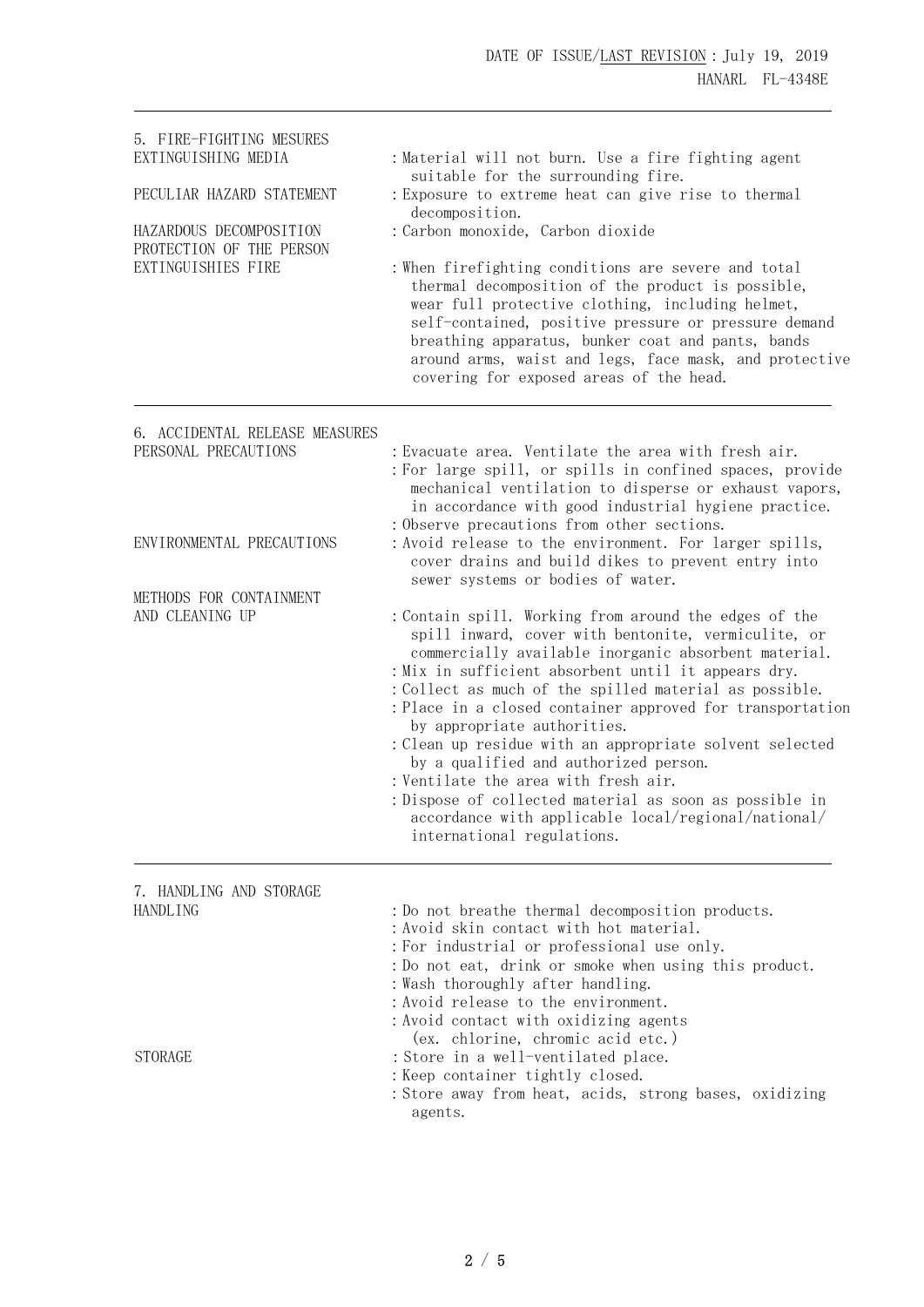| 8. EXPOSURE CONTROLS/PERSONAL PROTECTION |                                                             |
|------------------------------------------|-------------------------------------------------------------|
| EQUIPMENT MESURES                        | : Provide appropriate local exhaust when product is heated. |
|                                          | : Use general dilution ventilation and/or local exhaust.    |
|                                          | : If ventilation is not adequate, use respiratory           |
|                                          | protection equipment.                                       |
| MANAGEMENT CONCENTRATION                 | : Not established                                           |
| ALLOWABLE CONCENTRATION                  | : TWA: $200$ ppm                                            |
| PROTECTION                               |                                                             |
| RESPIRATORY PROTECTION                   | : If necessary, wear hazard mask.                           |
| EYE PROTECTION                           | : Safety Glasses with side shields                          |
| HAND PROTECTION                          | : Select and use gloves and/or protective clothing          |
|                                          | : Gloves made from the following material(s) are            |
|                                          | recommended: Nitrile Rubber                                 |
| SKIN PROTECTION                          | : Select and use body protection to prevent contact based   |
|                                          | on the results of an exposure assessment.                   |
|                                          | : The following protective clothing material(s) are         |
|                                          | recommended: Apron - Nitrile                                |
| THERMAL HAZARDS                          | : Wear heat insulating gloves when handling hot material    |
|                                          | to prevent thermal burns.                                   |

9. PHYSICAL AND CHEMICAL PROPERTIES

| APPEARANCE                                    | : Liquid                                                                         |
|-----------------------------------------------|----------------------------------------------------------------------------------|
| COLOR                                         | : Milky white                                                                    |
| <b>ODOR</b>                                   | : Slightly odor                                                                  |
| pH                                            | : Not applicable                                                                 |
| MELTING POINT/FREEZING POINT                  | : Approx. $-138^{\circ}C$                                                        |
| INITIAL BOILING POINT                         |                                                                                  |
| AND BOILING                                   | : $75 \sim 80^{\circ}$ C                                                         |
| FLASH POINT                                   | : No flash point                                                                 |
| UPPER/LOWER FLAMMABILITY                      |                                                                                  |
| OR EXPLOSIVE LIMITS                           | : Not applicable                                                                 |
| <b>VAPOR PRESSURE</b>                         | : Approx. 109 mmHg $(25^{\circ}\text{C})$                                        |
| VAPOR DENSITY                                 | : Approx. 9. 1 $(0^{\circ}C)$                                                    |
| RELATIVE DENSITY (WATER=1)                    | : Approx. 1.43                                                                   |
| SOLUBILITY                                    | : Water<br>$:$ Nil                                                               |
|                                               | Other solvent : No Data Available                                                |
| AUTO-IGNITION TEMPERATURE                     | : Approx. 375 $\degree$ C                                                        |
| DECOMPOSITION TEMPERATURE                     | : Not applicable                                                                 |
| VISCOSITY                                     | : Approx. 0.4 centistoke                                                         |
|                                               | * These data except for appearance are about a solvent.                          |
| 10. STABILITY AND REACTIVITY                  |                                                                                  |
| REACTIVITY                                    | : This material is considered to be non-reactive under<br>normal use conditions. |
| <b>STABILITY</b>                              | : Stable.                                                                        |
| POSSIBILITY OF HAZARDOUS                      |                                                                                  |
| <b>REACTIONS</b>                              | : Hazardous polymerization will not occur.                                       |
| CONDITIONS TO AVOID<br>INCOMPATIBLE MATERIALS | : None known.<br>: Strong acids, Strong bases, Strong oxidizing agents           |
| HAZARDOUS DECOMPOSITION                       |                                                                                  |
| PRODUCTS                                      | : PFIB, HF                                                                       |
| <b>OTHER</b>                                  | : If the product is exposed to extreme condition of heat                         |
|                                               | from misuse or equipment failure, toxic decomposition                            |
|                                               | products that include hydrogen fluoride and                                      |
|                                               | perfluoroisobutylene can occur.                                                  |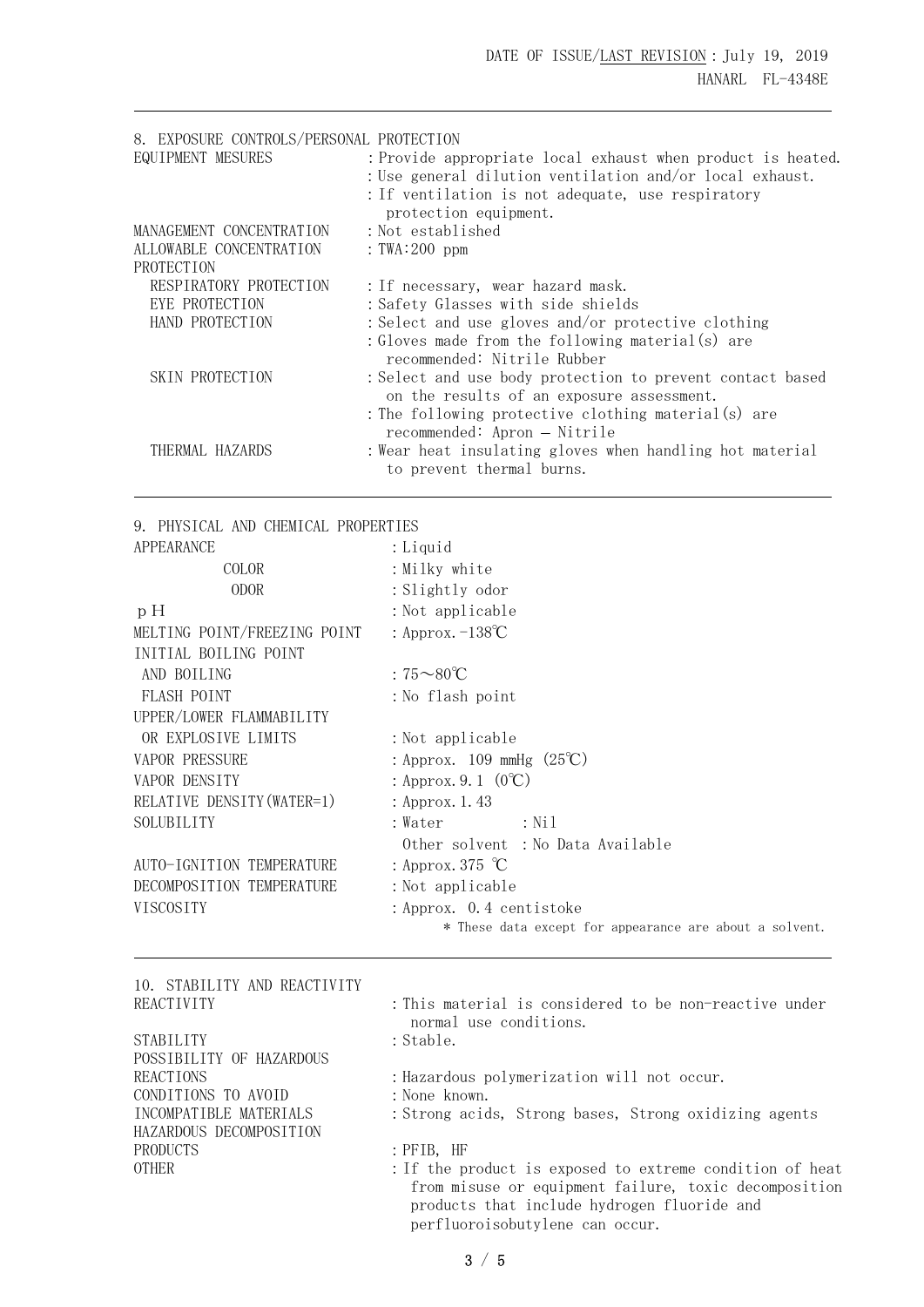| 11. TOXICOLOGICAL INFORMATION |                                              |
|-------------------------------|----------------------------------------------|
| A ACUTE TOXICITY              | : Oral : Rat: LD50 > 2,000 mg/kg             |
|                               | Inhalation(vapor) : Rat: LC50 4hr > 989 mg/l |
| SKIN CORROSION/IRRITATION     | : Rabbit: No significant irritation          |
| SERIOUS EYE DANAGE/           |                                              |
| <b>IRRITATION</b>             | : Rabbit: No significant irritation          |
| RESPIRATORY OR SKIN           |                                              |
| SENSITIZATION                 | :Guinea Pig :Not classified                  |
| GERM CELL MUTAGENICITY        | : In Vitro : Not mutagenic                   |
|                               | In vivo: Not mutagenic                       |
| CARCINOGENICITY               | :No data available                           |
| REPRODUCTIVE TOXICITY         | : Not classified for development             |
| STOT-single exposure          | : respiratory irritation : Not classified    |
| STOT-repeated exposure        | : Not classified                             |
| ASPIRATION HAZARD             | :No data available                           |
|                               |                                              |

| 12. ECOLOGICAL INFORMATION |                        |  |                     |
|----------------------------|------------------------|--|---------------------|
| ACUATIC TOXICITY           | ACUTE                  |  | : No toxicity       |
|                            | CHARONIC : No toxicity |  |                     |
| PERSISTENCE/DEGRADABILITY  |                        |  | : No data available |
| BIOACCUMULATIVE POTENTIAL  |                        |  | : No data available |
| MOBILITY IN SOIL           |                        |  | : No data available |
| OTHER ADVERSE EFFECTS      |                        |  | : No data available |
|                            |                        |  |                     |

13. DISPOSAL CONSIDERATIONS

Disposal methods

Dispose of contents/ container in accordance with the local/regional/national/ international regulations.

- :Dispose of waste product in a permitted industrial waste facility. Combustion products will include HF. Facility must be capable of handling halogenated materials.
- :Empty drums/barrels/containers used for transporting and handling hazardous chemicals (chemical substances/mixtures/preparations classified as Hazardous as per applicable regulations) shall be considered, stored, treated & disposed of as hazardous wastes unless otherwise defined by applicable waste regulations. :Consult with the respective regulating authorities to determine the available
	- treatment and disposal facilities.

EPA Hazardous Waste Number (RCRA): Not regulated

# 14. TRANSPORT INFORMATION

Not regulated per U.S. DOT, IATA or IMO.

#### INTERNATIANAL REGULATIONS

| FOR TRANSPORT                | : Not regulated (Not dangerous)                                                   |
|------------------------------|-----------------------------------------------------------------------------------|
| UN CLASS                     | $:$ Not applicable                                                                |
| UN NUMBER                    | $:$ Not applicable                                                                |
| PRODUCT NAME                 | $:$ Not applicable                                                                |
| CONTAINER GRADE              | $:$ Not applicable                                                                |
| SEAWATER POLLUTION MATERIAL  | : None                                                                            |
| SPECIFIC SECURITY PRECAUTION |                                                                                   |
|                              | AND CONDITION OF TRANSPORTATION: The container is avoided direct sunlight, and it |
|                              | loads so as not to be damaged, corroded and leak.                                 |
|                              | The collapse of cargo piles is prevented surely.                                  |
|                              | : Don't pile the heavy load.                                                      |